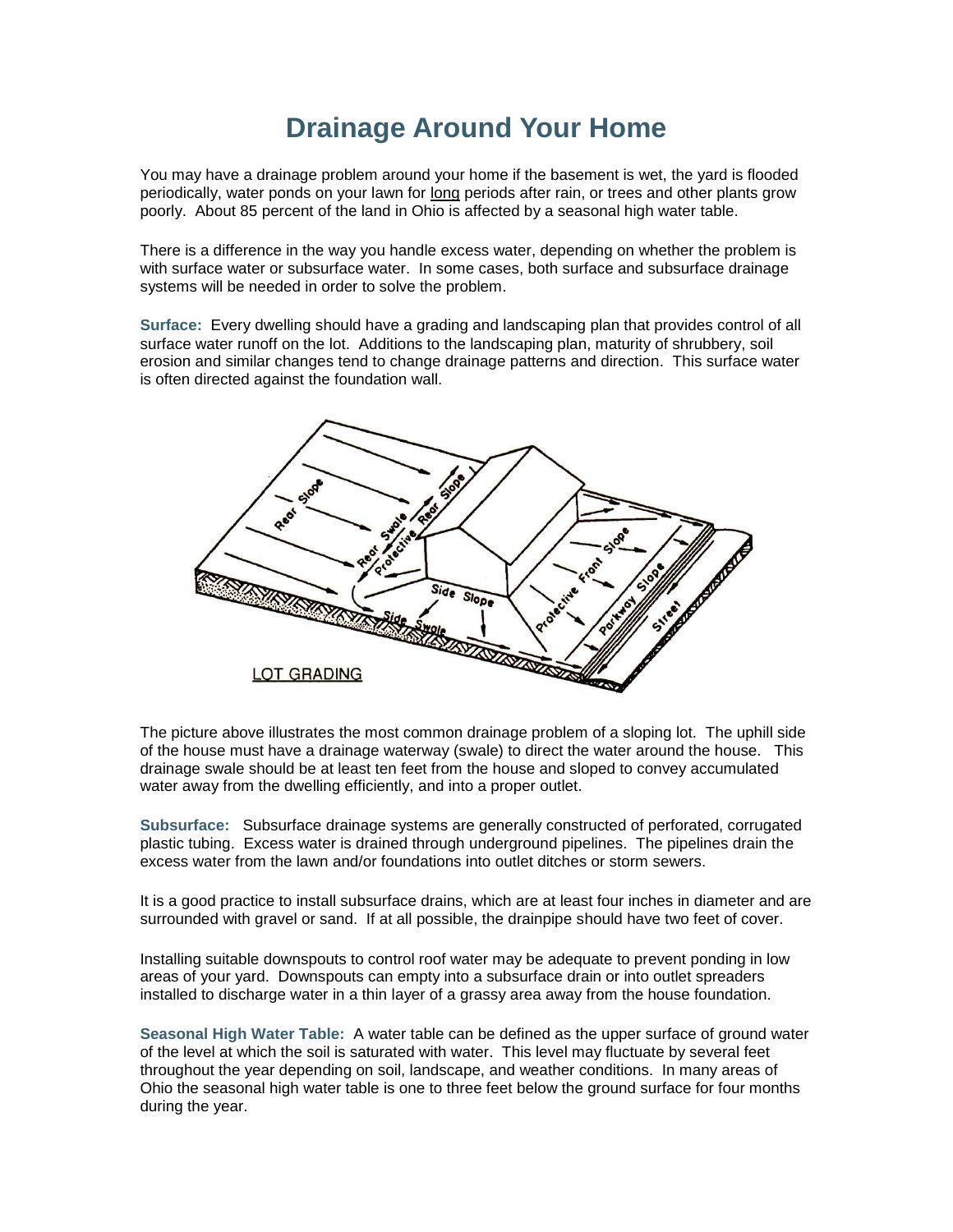

**Wet Basements:** Water generally enters a basement through the basement wall or through the joints between the basement wall and the basement floor. If water is entering through the wall, the parging (exterior mortar coat) or waterproof seal is cracked, too thin or missing, or the footer drains may be inadequate or missing. This can be checked by exposing the exterior wall where the most severe interior leakage is taking place. You can make spot repairs to the parging. If the parging or waterproof seal is missing and the leakage is widely distributed, you need a contractor who specializes in such things. In any case, make sure that the exterior surface grading is taking the water away from the wall before you proceed. If water is entering through the joint between the wall and the basement floor slab, or through cracks in the floor, you have water under pressure beneath the floor. Foundation drains relieve this pressure. If you have water along or beneath the basement floor, your home either does not have footer drains or they are not functioning properly. In most cases, the exterior wall will require excavation down to the footer and a functioning drain installed.

Control of external water around and beneath a house is essential. Mildew, wood-destroying fungi and wet insulation will result when surface water floods or saturates the ground around and under a house. Techniques that will reduce external water problems are:

1) A functioning lot drainage system

- 2) Properly installed and maintained gutters, downspouts, and drains to conduct the water
- 3) A waterproofed foundation wall with properly installed footer drains
- 4) A waterproofed floor slab
- 5) A sump pump